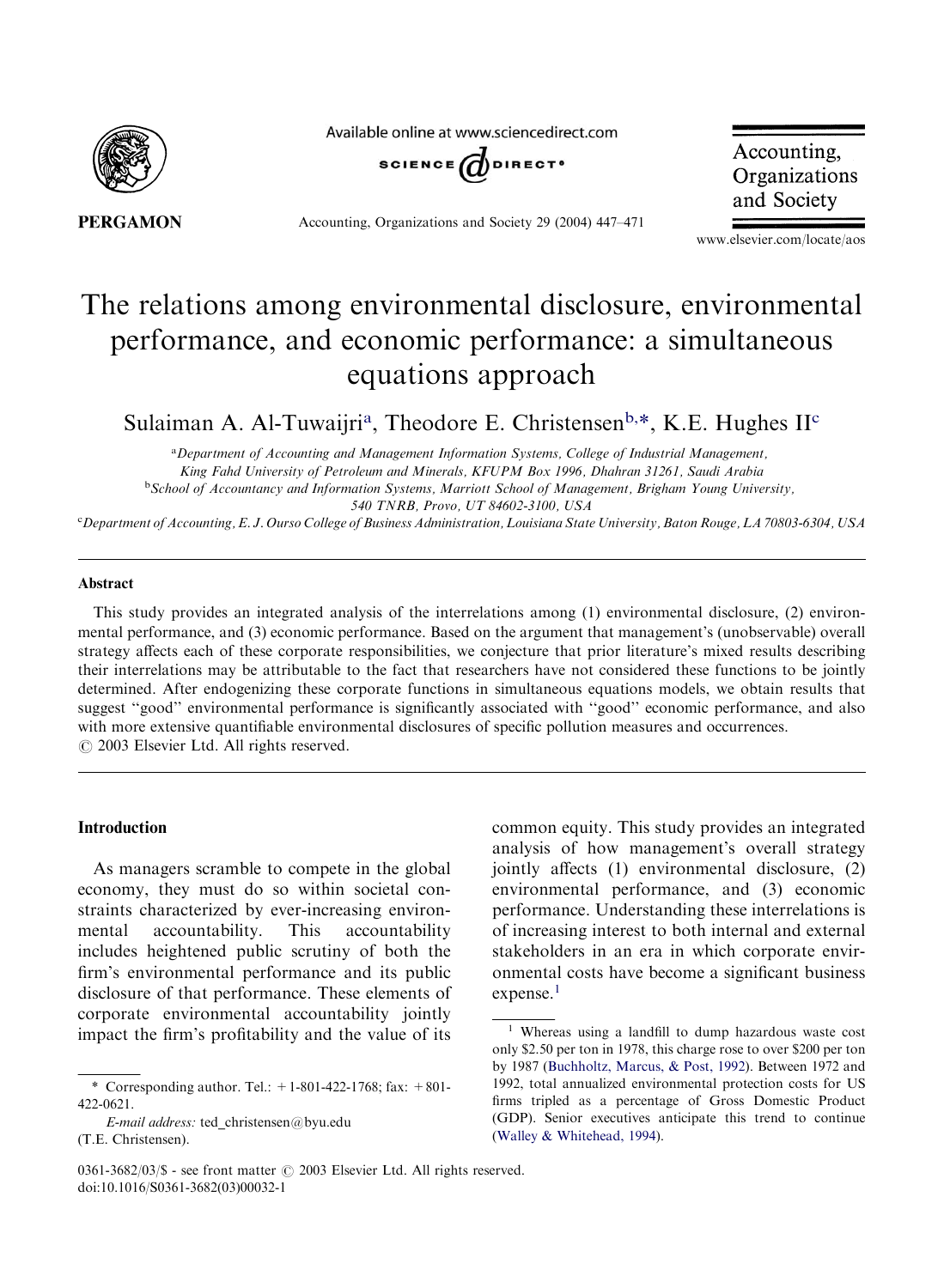Prior empirical and social-responsibility research on the relations among environmental performance, environmental disclosure, and economic performance has, in general, considered the strength of pair-wise associations between two of these three factors, while not addressing the third. Academic researchers from management, finance, and economic disciplines have focused on the environmental-performance–economic-performance relation and the root question: Is going green good for profits? Meanwhile, accounting researchers have concentrated on the adequacy of environmental disclosure in financial reporting and its value relevance to investors: Do green disclosures adequately represent the firm's exposure to future green regulation? And because these disclosures are largely voluntary, what factors determine their shade of green? While this research has advanced our knowledge in specific settings,<sup>2</sup> no study has attempted to examine environmental performance, environmental disclosure, and economic performance within a single inclusive model.

We propose a holistic approach to examine collectively the relations among the firm's (1) environmental performance, (2) environmental disclosure, and (3) economic performance, using a conceptual framework first suggested by [Ullmann](#page--1-0) [\(1985\)](#page--1-0). Ullmann presents a descriptive analysis of prior social-responsibility studies that, in aggregate, report mixed empirical results of pair-wise associations between environmental performance and economic performance, between environmental performance and environmental disclosure, and between environmental disclosure and economic performance.3 Ullmann posits that the inconsistent findings characteristic of these pair-wise studies reflect a common omitted variable—an inclusive management strategy. In executing the corporation's strategic business plan, management implements policies and initiates decisions that simultaneously affect the firm's environmental performance, environmental disclosure, and economic performance. If these corporate functions are endogenously determined, then piecemeal Ordinary Least Squares (OLS) estimation of pair-wise relations among these three functions will produce biased and inconsistent results.

While accepting Ullmann's premise that earlier research models used to explore these relations may have been mis-specified, we consider incorporating an unobservable managerial strategy into an empirical model to be problematic. Instead, we implement Ullmann's conceptual framework by explicitly treating environmental performance, environmental disclosure, and economic performance as endogenous variables, jointly determined by the firm's strategic management process. In doing so, we advance the following research questions: First, how are the firm's environmental performance, environmental disclosure, and economic performance interrelated after the endogeneity of these three corporate functions is explicitly considered? Second, does joint estimation of these relations significantly differ from independent OLS estimation? If so, significant methodological differences in estimating the coefficients of the endogenous variables may be due to bias in the OLS estimator. Documentation of such bias has implications for both interpreting prior research and planning future research designs.

To address these questions, we first specify environmental performance, environmental disclosure, and economic performance in three multivariate equations in which at least one of these functions is an explanatory variable of another. While our empirical proxies for economic performance are market-based and our measure for environmental performance is a nonfinancial ratio based on the relative quantity of hazardous waste recycled, we feel that it is important to qualify our measure of environmental disclosure and distinguish it from its more generic connotation. Within the context of this study, environmental disclosure is the disclosure of specific pollution measures and occurrences (toxic waste emissions, oil spills, Superfund sites, etc.) that an investor might find useful in estimating future cash flows. This definitional constraint focuses on the disclosure of cost

<sup>2</sup> For example, [Barth, McNichols, and Wilson \(1997\)](#page--1-0) examine the determinants of environmental disclosure for firms with Superfund liabilities.

<sup>3</sup> Although Ullmann examined social-responsibility studies in general, approximately half (14 of 31) of these studies focused on environmental concerns.